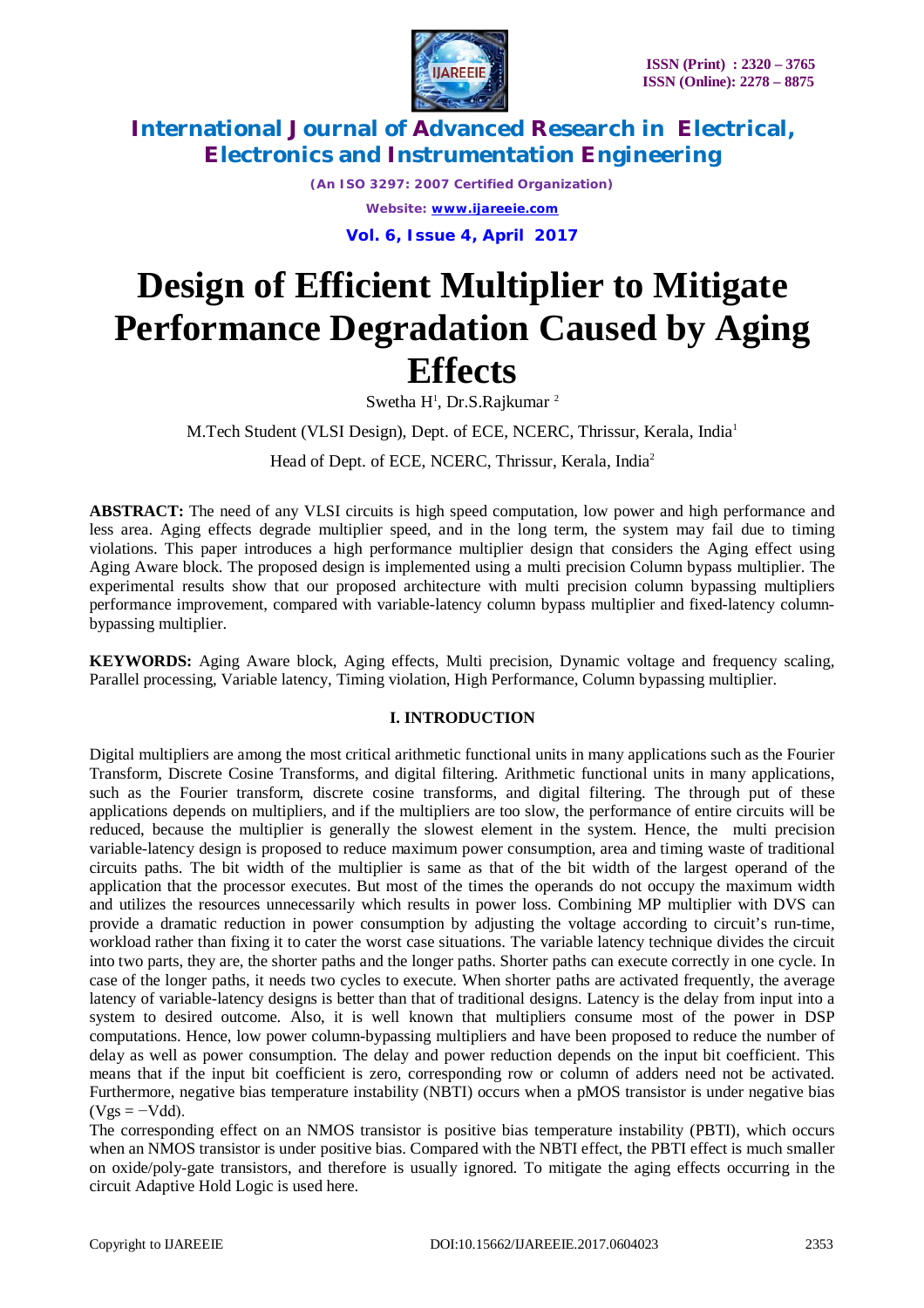

*(An ISO 3297: 2007 Certified Organization)*

*Website: [www.ijareeie.com](http://www.ijareeie.com)*

**Vol. 6, Issue 4, April 2017**

### **II. LITERATURE SURVEY**

Now a days, circuits and systems are growing in speed and complexity and a successful IC design grows to a complex optimization problem with several considerations like silicon area, speed, testability, design effort and power dissipation. This traditional design methodology assumes that the electrical and physical properties of transistors are deterministic and hence predictable over the life time of the device. With the continuous silicon technology scaling to nm range for better circuit operation speed, integration density and power consumption, transistor properties are no longer deterministic. It is the temporal reliability degradation due to bias-temperature instability which makes the transistor properties no longer deterministic.

### *A. BIAS TEMPERATURE INSTABILITY*

Bias Temperature Instability (BTI) has gained a lot of attention due to its increasingly adverse impact in nanometer CMOS technologies. It is a threshold voltage  $(V_{th})$  shift after a bias voltage has been applied to a MOS gate at elevated temperature. It causes threshold voltage  $(V_{th})$  increments to the MOS transistors. Threshold voltage  $V_{th}$  increment in a pMOS transistor that occurs under the negative gate stress is referred to as Negative Bias Temperature Instability (NBTI) and the one that occur in an nMOS transistor under positive gate stress is known as Positive Bias Temperature Instability (PBTI). The NBTI or PBTI impact can become more Significant depending on the dielectric type. For a MOS transistor, there are two BTI phases

- a. Stress phase.
- b. Relaxation phase.

These two phases differ by the gate biasing (i.e.  $V_{DD}$  or –  $V_{DD}$ ) of the MOS transistors.



**Figure 1: Bias Temperature Instability Phases**

### *B.TWIN PRECISION*

The technique used is the double precision. Precision is defined as the number of digits used to represent a number. Twin precision is nothing but using two different precisions within a single multiplication. That is dividing the bit width of the operands into two equal bit widths. That means if we consider an operand with a precision of octal and we are using the twin precision technique then the precision of the operand is divided into two quad operands. This technique provides the same power reduction as the operand guarding and the area overhead is also reduced. But it is having a small delay penalty.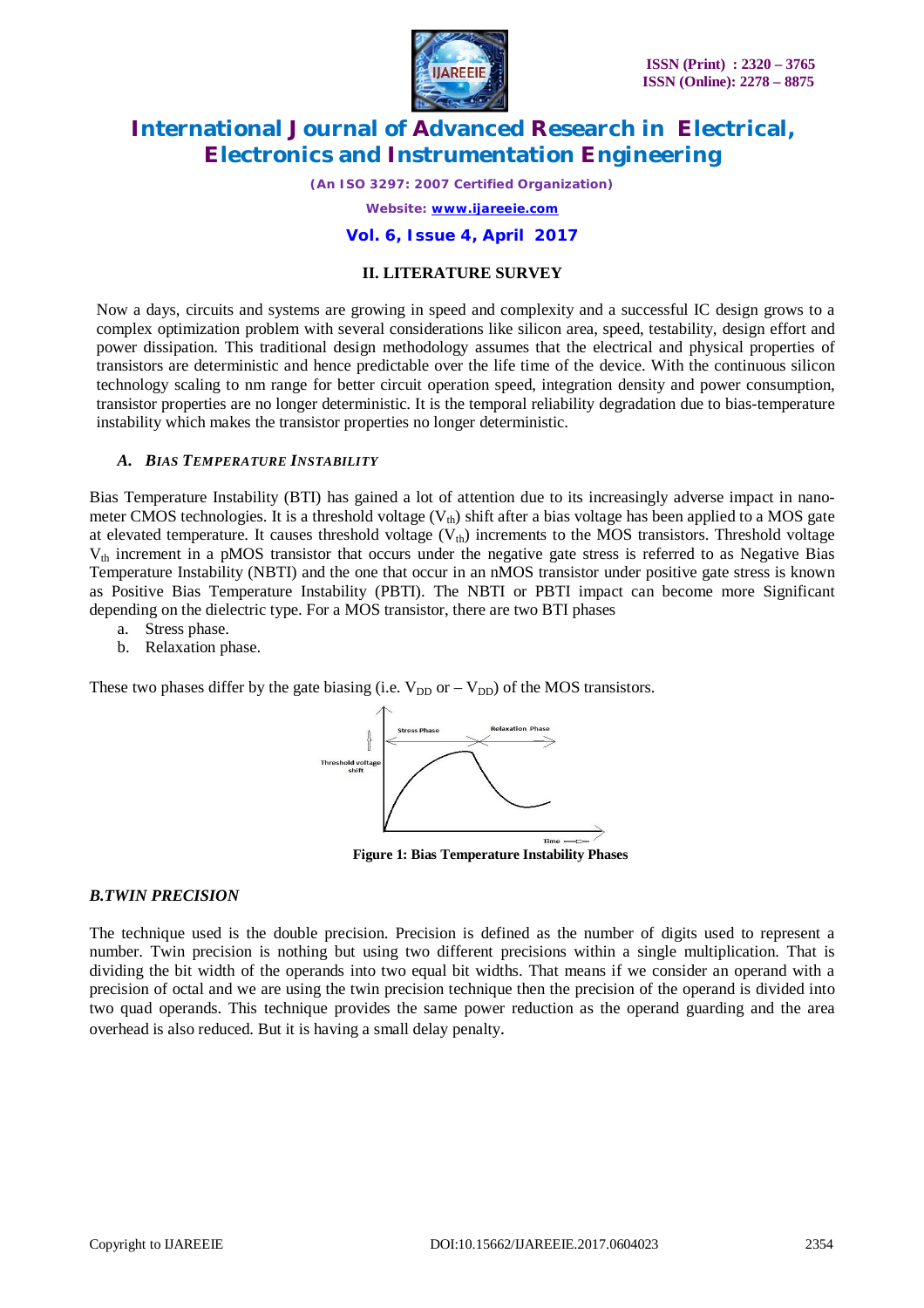

*(An ISO 3297: 2007 Certified Organization)*

*Website: [www.ijareeie.com](http://www.ijareeie.com)*

**Vol. 6, Issue 4, April 2017**



**Figure 2: Twin precision 8x8 Multiplier**

#### **III. METHODOLOGY**

#### *A. COLUMN BYPASS MULTIPLIER*

Bypassing multipliers are modification of normal array multipliers. Dynamic power consumption can be reduced by bypassing method when the multiplier has more zeros in input data. The path delay for an operation is strongly tied to the number of zeros in the multiplicands in the column- bypassing multiplier. Traditional filter design using bypassing multiplier does not consider variable latency technique.

However, no Bypass multiplier using variable latency that considers the aging effect and can adjust dynamically has not yet been developed.



 **Figure 3: Column Bypass Multiplier**

A column-bypassing multiplier is an improvement on the normal array multiplier (AM). In low-power column bypassing multiplier design, the FA operations are disabled if the corresponding bit in the multiplicand is 0. Supposing the inputs are  $10102^*$  11112, it can be seen that for the FAs in the first and third diagonals, two of the three input bits are 0: the carry bit from its upper right FA and the partial product aibi .Therefore, the output of the adders in both is 0, and the output sum bit is simply equal to the third bit, which is the sum output of its upper FA. Hence, the FA is modified to add two tri-state gates and one multiplexer. The multiplicand bit ai can be used as the selector of the multiplexer to decide the output of the FA, and ai can also be used as the selector of the tristate gate to turn off the input path of the FA. If ai is 0, the inputs of FA are disabled, and the sum bit of the current FA is equal to the sum bit from its upper FA, thus reducing the power consumption of the multiplier. If ai is 1, the normal sum result is selected.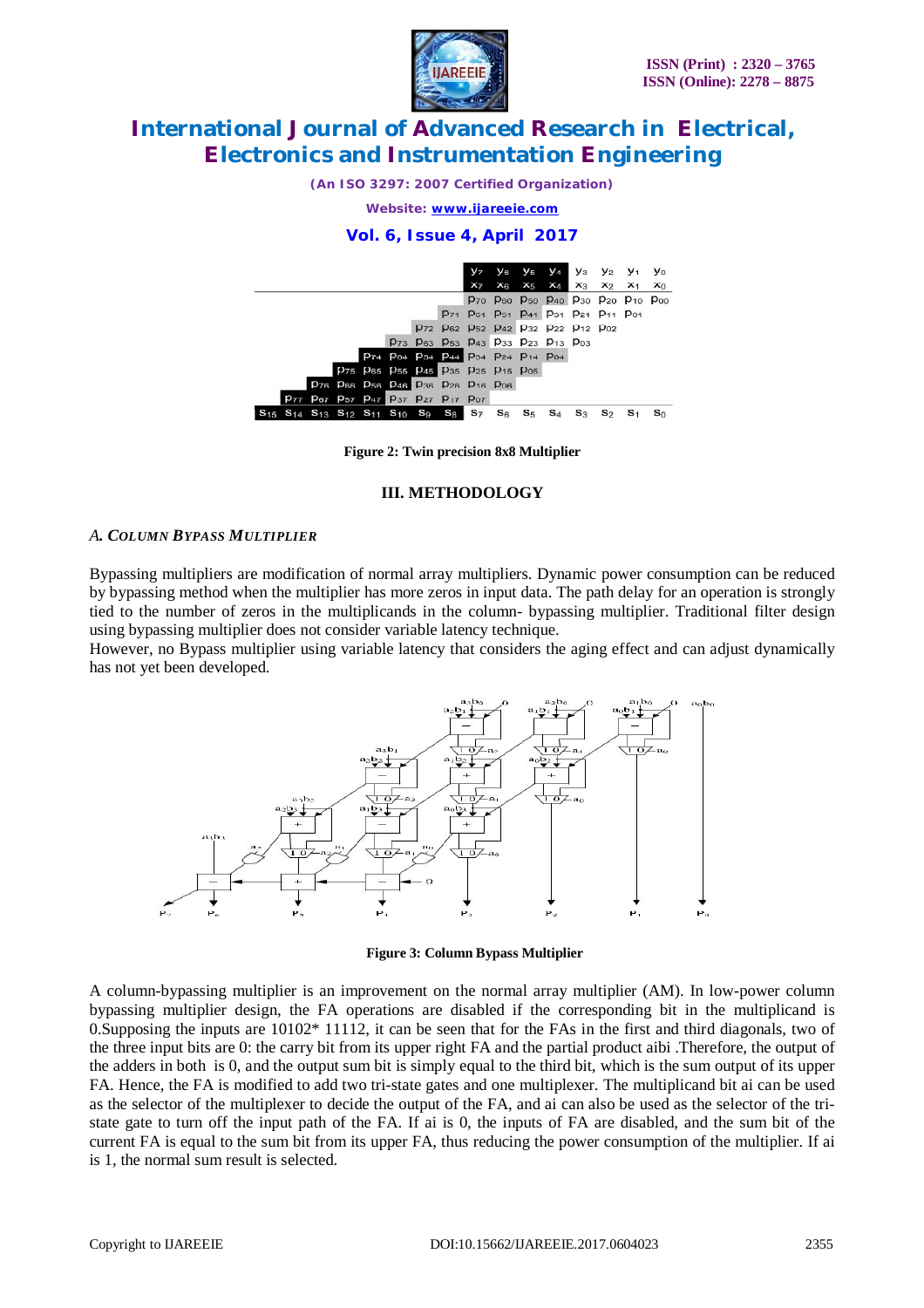

*(An ISO 3297: 2007 Certified Organization)*

*Website: [www.ijareeie.com](http://www.ijareeie.com)*

**Vol. 6, Issue 4, April 2017**

## *B. MULTI PRECISION MULTIPLIER*

Increased demand for portable yet high performance multimedia & communication products imposes strict constraints on the power consumption of individual components. Of these, multipliers perform one of the most Frequently encountered arithmetic operations in DSPs. Since multipliers are the slowest element in the system, the performance of a system depends on its multipliers. Also high precision multipliers consumes large amount of area in DSP kits. Therefore it is important to optimize speed and performance of a multiplier.

The MP multiplier system comprises four different modules such as:

The MP multiplier; The frequency scaling unit implemented using a voltage controlled oscillator (VCO).

Its function is to generate the required operating frequency of the multiplier; The voltage scaling unit (VSU) implemented using a voltage dithering technique to limit silicon area overhead. Its function is to dynamically generate the supply voltage so as to minimize power consumption; The dynamic voltage/frequency management unit (VFMU) that receives the user requirements (throughput).The VFMU sends control signals

to the VSU and FSU to generate the required power supply voltage and Clock frequency for the MP multiplier. The proposed multiplier not only combines MP and DVS but also parallel processing (PP).

# **PROPOSED ARCHITECTURE**

# *A.AGING-AWARE VARIABLE LATENCY MULTIPLIER DESIGN*

Our proposed aging-aware multiplier architecture, which includes two m-bit inputs (m is a positive number), one 2m-bit output, one array, row/column bypassing o 2m1-bit Razor flip flops, and an AHL circuit. In the proposed architecture, the column multipliers can be examined by the number of zeros in either the multiplicand or multiplicator to predict whether the operation requires one cycle or two cycles to complete. When input patterns are random, the number of zeros and ones in the multiplicator and multiplicand follows a normal distribution. Razor flip-flops can be used to detect whether timing violations occur before the next input pattern arrives.



**Figure 4: Multi precision Variable Latency Multiplier with Adaptive Hold Logic**

The performance of the processors in DSP systems are mainly depend on the multipliers in it. This paper presents a power  $\&$  area efficient multi precision multiplier with a decreased delay. As multipliers are the key components in DSPs, microprocessors, FIR filters etc, it will adversely affect the performance of the system. Thus the main aim of the project is to increase the speed of the multiplier, for this some compression techniques were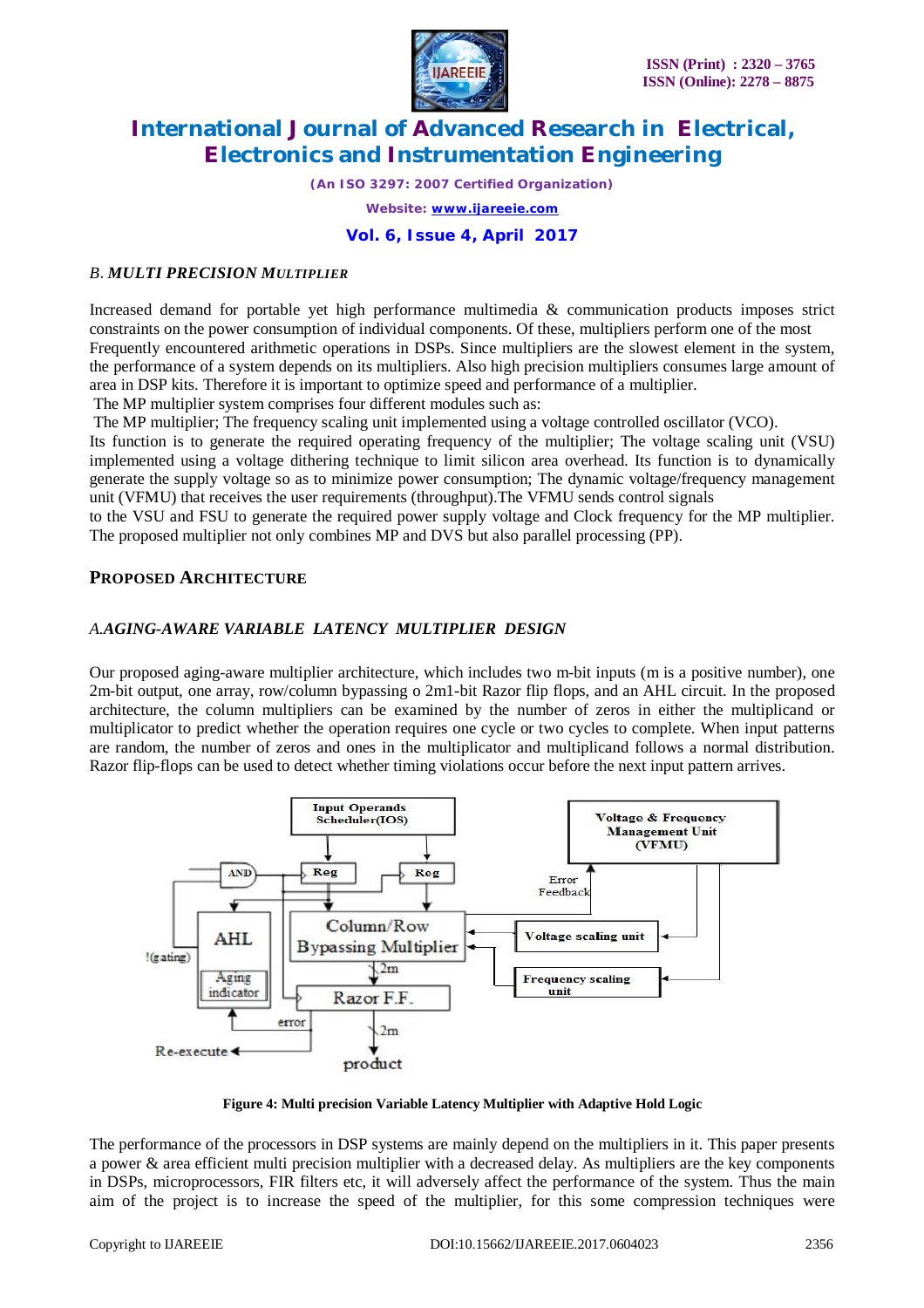

*(An ISO 3297: 2007 Certified Organization)*

*Website: [www.ijareeie.com](http://www.ijareeie.com)*

**Vol. 6, Issue 4, April 2017**

incorporated. This multiplier also enables parallel processing so that it is possible to perform higher precision multiplications. The main focus of this paper is to increase the speed of the multipliers. The speed of a multiplier relies on generation of partial products. Here, it is suggested to use compressing techniques to improve the speed of multipliers. In addition to that scaling of supply voltage and frequency management are also done. This flexible multiplier combining variable precision processing, voltage and frequency management can be used efficiently to reduce circuit power consumption and delay. To generate the required power supply voltage and clock frequency for the MP multiplier. Initially, the multiplier operates at a standard supply voltage of 3.3 V. If the razor flip flops of the multiplier do not report any errors, this means that the supply voltage can be reduced. This is achieved through the VFMU, which sends control signals to the VSU, hence to lower the supply voltage level. When the feedback provided by the razor flip flops indicates timing errors, the scaling of the power supply is stopped. Proposed Multiplier not only combined Multi Precision & Parallel Processing, and also combines DVS with operand scheduling technique. PP can be used to increase the throughput or reduce the supply voltage level for low power operation.

### *B.VARIABLE-LATENCY DESIGN*

Traditional circuits use critical path delay as the overall circuit clock cycle in order to perform correctly. However, the probability that the critical paths are activated is low. In most cases, the path delay is shorter than the critical path. For these noncritical paths, using the critical path delay as the overall cycle period will result in significant timing waste. Hence, the variable-latency design was proposed to reduce the timing waste of traditional circuits. The variable-latency design divides the circuit into two parts: shorter paths and longer paths. Shorter paths can execute correctly in one cycle, whereas longer paths need two cycles to execute. When shorter paths are activated frequently, the average latency of variable latency designs is better than that of traditional designs

#### *C. RAZOR FLIP-FLOP*

A 1-bit Razor flip-flop contains a main flip-flop, shadow latch, XOR gate, and multiplexer. The main flip-flop catches the execution result for the combination circuit using a normal clock signal, and the shadow latch catches the execution result using a delayed clock signal, which is slower than the normal clock signal.



If the latched bit of the shadow latch is different from that of the main flip-flop, this means the path delay of the current operation exceeds the cycle period and the main flip-flop catches an incorrect result.

If errors occur, the Razor flip-flop will set the error signal to 1 to notify the system to re execute the operation and notify the AHL circuit that an error has occurred. . We use Razor flip-flops to detect whether an operation that is considered to be a one-cycle pattern can really finish in a cycle. If not, the operation is re executed with two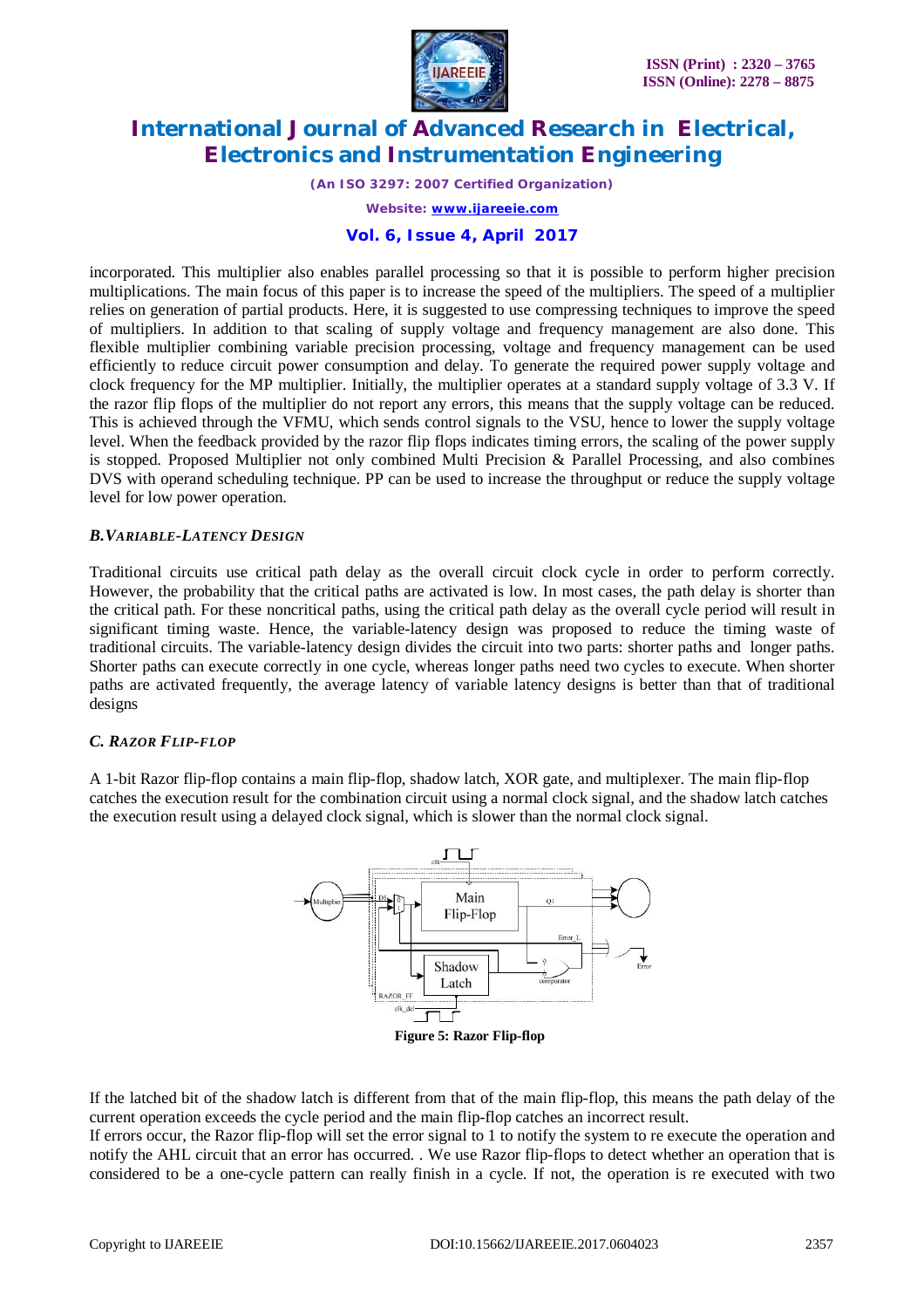

*(An ISO 3297: 2007 Certified Organization)*

*Website: [www.ijareeie.com](http://www.ijareeie.com)*

**Vol. 6, Issue 4, April 2017**

cycles. Although the re-execution may seem costly, the overall cost is low because the re-execution frequency is low.

#### **IV. RESULT AND DISCUSSION**

The design entry is modeled using VHDL in Xilinx ISE. The 32x32 variable and fixed latency column bypass multiplier is compared with the 32x32 multi precision column bypass multiplier. The low power multi precision variable latency multiplier with AH logic contains modules such as a column bypassing multiplier, the razor flipflop and an adaptive hold logic. The table shows the comparison between multi precision variable latency, variable latency and fixed latency column bypass multiplier.

#### **32X32 MULITIPLIER**

| <b>LATENCY</b>                                              | POWER(mW) | <b>AREA</b> (No:of<br>gate count) | DELAY(ns) |
|-------------------------------------------------------------|-----------|-----------------------------------|-----------|
| <b>FIXED LATENCY</b>                                        | 245       | 17,853                            | 10.001    |
| VARIABLE<br><b>LATENCY</b>                                  | 191       | 17,252                            | 6.237     |
| <b>MULTI PRECISION</b><br><b>VARIABLE</b><br><b>LATENCY</b> | 182       | 4,355                             | 6.237     |

**Figure 7: Simulation result of various 32x32 multipliers**

## **V. CONCLUSION**

Multipliers are the key component in digital circuits. These papers propose an aging aware multi precision variable latency multiplier design with Adaptive Hold Logic. Multi precision multipliers which result in minimized area and power consumption is opted. The multiplier is able to adjust the Adaptive Hold Logic to mitigate performance degradation due to increased delay. In the fixed latency the clock cycles is fixed and due to this the timing violations occur thus variable latency based multipliers has less delay when compared with fixed latency ones, the multi precision multiplier has less area and power compared to fixed and variable latency multiplier.

#### **REFERENCES**

[1] Ing-Chao Lin, *Member, IEEE*, Yu-Hung Cho, and Yi-Ming Yang, "Aging-Aware Reliable Multiplier Design With Adaptive Hold Logic", inProc. IEEE, 2014.

[2] Y. Cao. (2013). Predictive Technology Model (PTM) and NBTI Model[Online]. Available: <http://www.eas.asu.edu.>

[3] S. Zafar et al., "A comparative study of NBTI and PBTI (chargetrapping) in SiO2/HfO2 stacks with FUSI, TiN, Re gates," in Proc.IEEE Symp. VLSI Technol. Dig. Tech. Papers, 2006, pp. 23–25.

[4] S. Zafar, A. Kumar, E. Gusev, and E. Cartier, "Threshold voltage instabilities in high-k gate dielectric stacks," IEEE Trans. Device Mater.Rel., vol. 5, no. 1, pp. 45–64, Mar. 2005.

[5] K.-C. Wu and D. Marculescu, "Aging-aware timing analysis and optimization considering path sensitization," inProc. , 2011, pp.1–6.

[6] Neil H.E. Weste, David Harris, Ayan Banerjee, "CMOS VLSI Design – A circuits and systems Perspective", Pearson education, 3rd edition.

[7] Ms. Ritu Jain "Design and Analysis of Generic Architecture of Multipliers".IJERT Volume 6,issue 8,august 2014.

[8] Vaishali S. Chirde " Design of Adaptive Hold Logic (AHL) Circuit to Reduce Aging Effects" International Conference on Emerging Trends in Advanced Communication Technologies (NCETACT-2015).